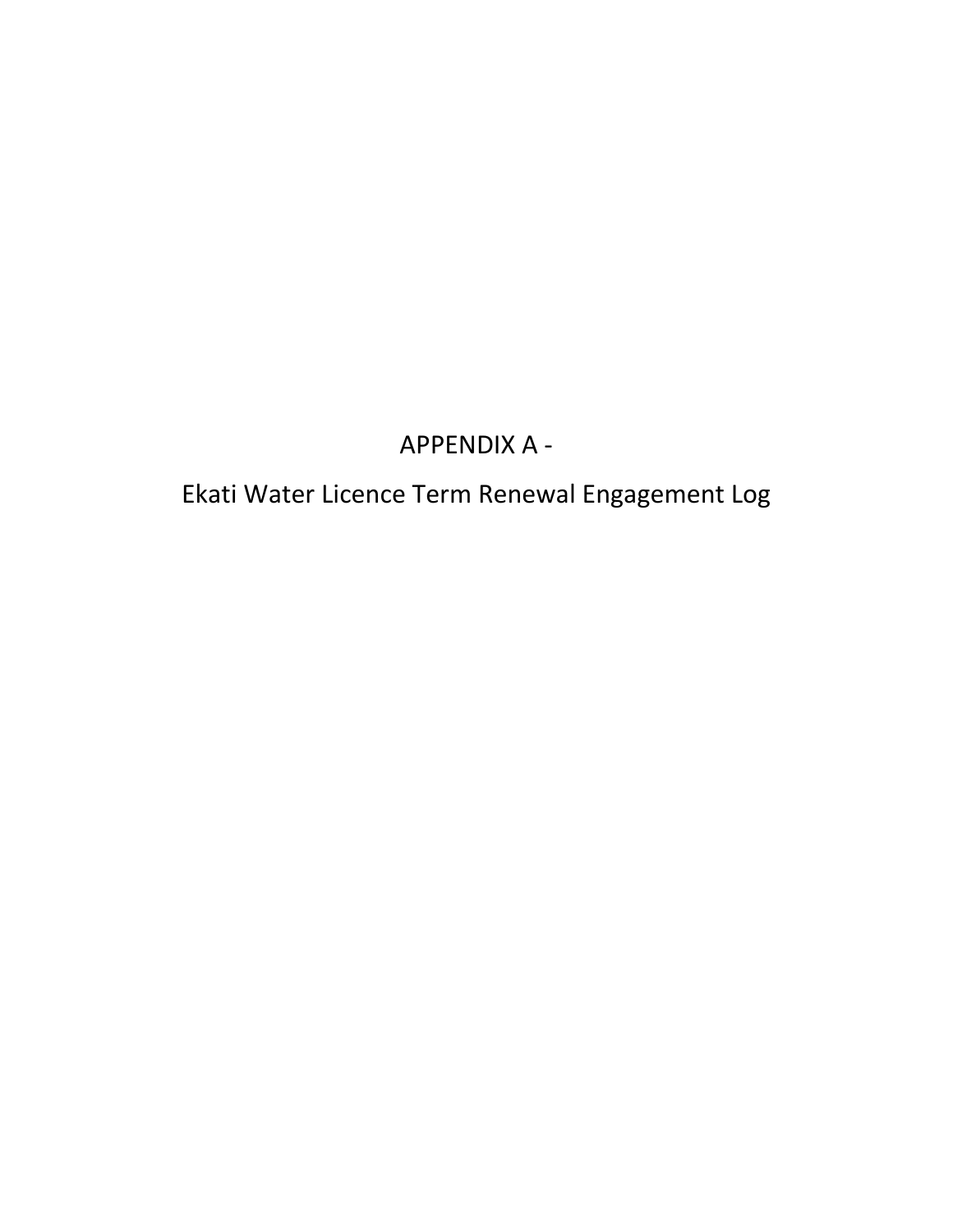| Engagement Record - Ekati Mine Water Licence Request for Renewal to Term Pre Application |                                       |                                                           |                                        |                                       |                                                                                                                                                                               |
|------------------------------------------------------------------------------------------|---------------------------------------|-----------------------------------------------------------|----------------------------------------|---------------------------------------|-------------------------------------------------------------------------------------------------------------------------------------------------------------------------------|
| <b>Date</b>                                                                              | <b>Stakeholder/ Affected</b><br>Party | <b>Stakeholder/ Affected</b><br><b>Party Participants</b> | <b>Dominion</b><br><b>Participants</b> | <b>Contact</b><br>Method/<br>Location | <b>Objective/Comments</b>                                                                                                                                                     |
| 11/6/2020 NSMA                                                                           |                                       | Adelaide Mufandaedza                                      | Rebecca Plotner                        | Voicemail                             | Unable to reach Adelaide,<br>but left a voicemail<br>mentioning the Water<br>License Request for Renewal<br>letter will be sent out. If he<br>had questions to reach out.     |
| 11/6/2020 KIA                                                                            |                                       | <b>Geoff Clarke</b>                                       | Rebecca Plotner                        | Voicemail                             | Unable to reach Geoff<br>Clarke, but left a voicemail<br>mentioning the Water<br>License Request for Renewal<br>letter will be sent out. If he<br>had questions to reach out. |
| 11/6/2020 YKDFN                                                                          |                                       | Sarah Gillis                                              | Rebecca Plotner                        | Phone Call                            | Discussed that a letter will<br>be sent within the next week<br>regarding the Water license<br>Request for Renewal for<br>Ekati. Sarah said she will wait<br>for the letter.  |
| 11/9/2020 WLWB                                                                           |                                       | Ryan Fequet, Rhiana Bams,<br>Meghan Schnurr               | Claudine Lee<br>Lynn Boettger          | Teleconference                        | Discuss plan for Ekati Water<br>Licence renewal to term<br>request.                                                                                                           |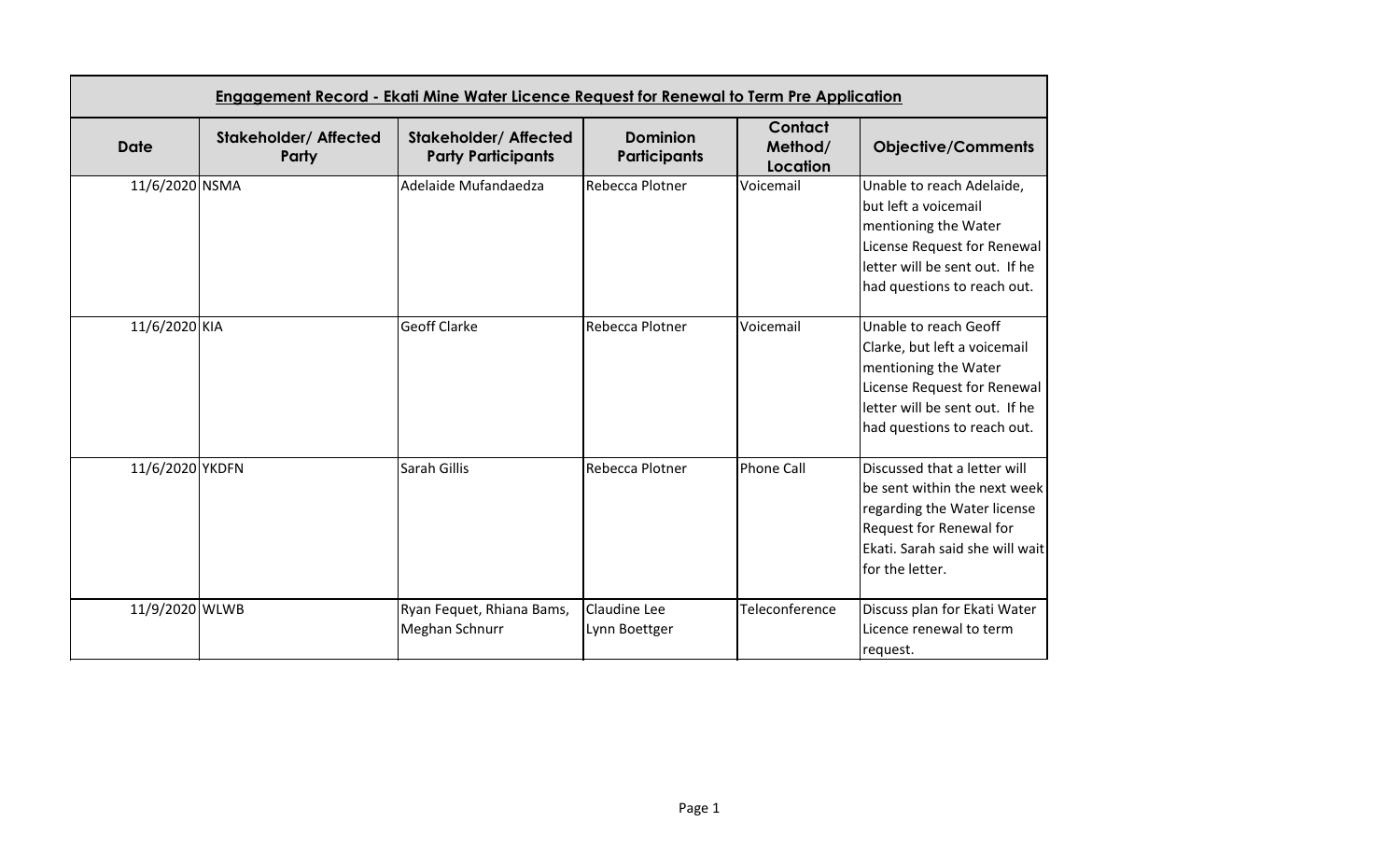| <b>Date</b>       | <b>Stakeholder/ Affected</b><br>Party                                                        | <b>Stakeholder/ Affected</b><br><b>Party Participants</b>                                                                                                                                                | <b>Dominion</b><br><b>Participants</b> | Contact<br>Method/<br>Location | <b>Objective/Comments</b>                                                                                                                                                                                                                                         |
|-------------------|----------------------------------------------------------------------------------------------|----------------------------------------------------------------------------------------------------------------------------------------------------------------------------------------------------------|----------------------------------------|--------------------------------|-------------------------------------------------------------------------------------------------------------------------------------------------------------------------------------------------------------------------------------------------------------------|
|                   | 11/10/2020 YKDFN, LKDFN, Hamlet of<br>Kugluktuk, KIA, NSMA, DKFN,<br>FRMC, WRRB, PWNHC, GNWT | Johanne Black, Hanna<br>Catholique, Stephanie Poole,<br>Kimberly Young, Geoff Clark,<br>Jessica Hurtubise, Richard<br>Simon, Shawn McKay, Jody<br>Pellissey, Glen Mackay, Scott<br>Stewart, James Hodson | Claudine Lee                           | Email/Letter                   | Sent letter to outline<br>Dominion's intention to file a<br>Water Licence Request for<br>Renewal to Term for the<br>Ekati Mine.                                                                                                                                   |
| 11/10/2020 Tlicho |                                                                                              | Violet Camsell Blondin,<br>Grace MacKenzie, Longinus<br>Ekwe, Ginger Gibson, Brett<br>Wheeler                                                                                                            | Claudine Lee                           | Email/Letter                   | Sent letter to outline<br>Dominion's intention to file a<br>Water Licence Request for<br>Renewal to Term for the<br>Ekati Mine. The letter also<br>requested a meeting to<br>discuss chapter 23.4 of the<br>Tlicho Land Claims and Self-<br>Government Agreement. |
| 11/10/2020 GNWT   |                                                                                              | <b>Scott Stewart</b>                                                                                                                                                                                     | Nick Ballantyne                        | Email                          | Scott Stewart confirmed that<br>he had received the Pre-<br><b>Application Engagement</b><br>Letter.                                                                                                                                                              |
| 11/10/2020 WRRB   |                                                                                              | Jody Pellissey                                                                                                                                                                                           | Nick Ballantyne                        | Email                          | Jody Pellissey confirmed that<br>she had received the Pre-<br><b>Application Engagement</b><br>Letter.                                                                                                                                                            |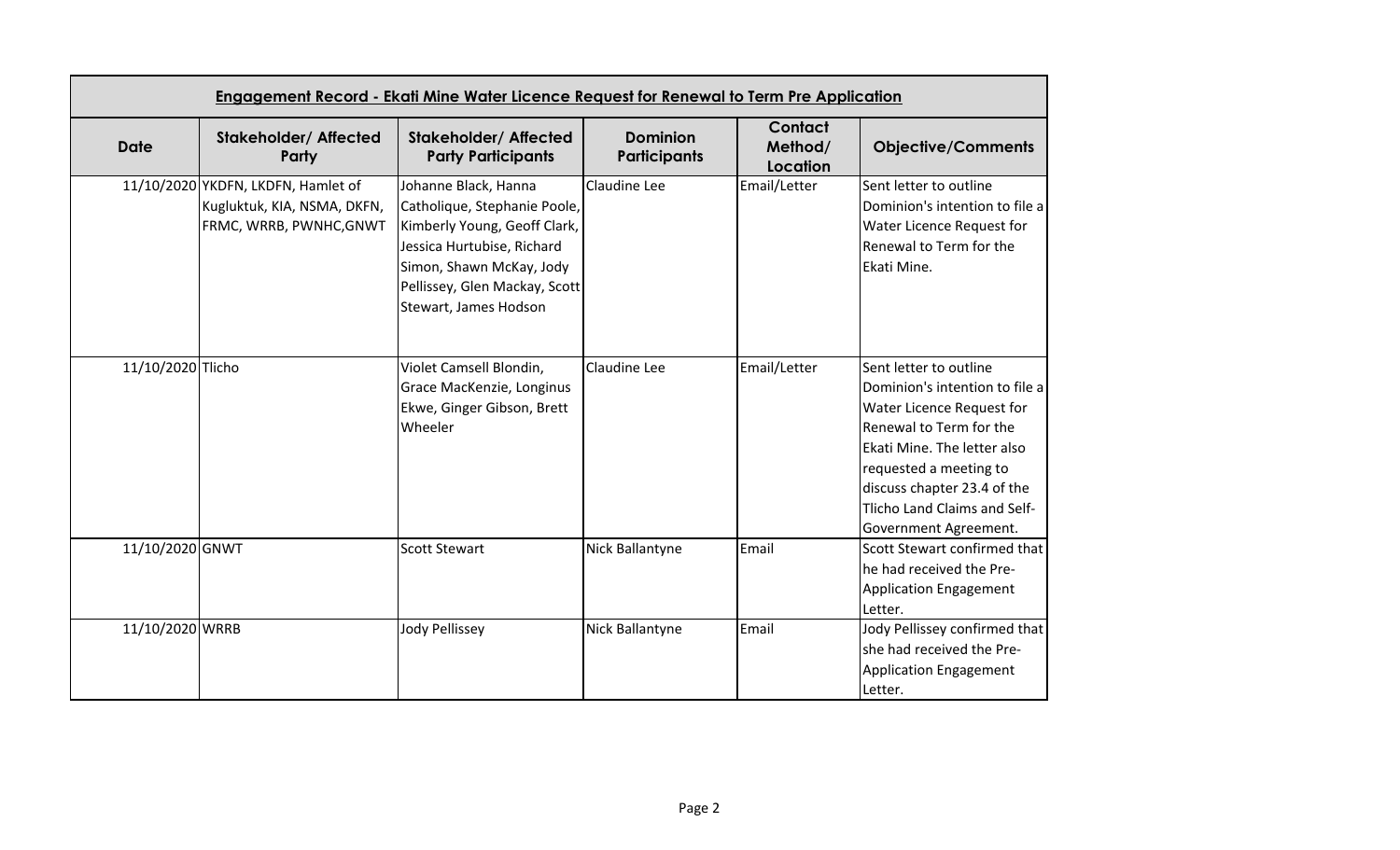| <b>Date</b>          | <b>Stakeholder/ Affected</b><br>Party | <b>Stakeholder/ Affected</b><br><b>Party Participants</b> | <b>Dominion</b><br><b>Participants</b> | <b>Contact</b><br>Method/<br>Location | <b>Objective/Comments</b>                                                                                                                                                                                                                                                                                                                                                              |
|----------------------|---------------------------------------|-----------------------------------------------------------|----------------------------------------|---------------------------------------|----------------------------------------------------------------------------------------------------------------------------------------------------------------------------------------------------------------------------------------------------------------------------------------------------------------------------------------------------------------------------------------|
| 11/13/2020 YKDFN     |                                       | Sarah Gillis                                              | Rebecca Plotner                        | <b>Phone Call</b>                     | Asked Sarah if she received<br>the letter on November 10th<br>and followed up to see if she<br>had any questions. YKDFN<br>didn't have any questions or<br>comments at the time                                                                                                                                                                                                        |
| 11/13/2020 NSMA      |                                       | <b>Bill Enge</b>                                          | Rebecca Plotner                        | Phone call                            | Informed Bill that the letter<br>was sent on November 10th.<br>Asked if he had an questions<br>regarding the Water license<br>Request for Renewal Term,<br>he had no concerns and<br>offered to write a letter of<br>support for the application.<br>He believed the Water<br>License is important for the<br>longevity of Ekati Diamond<br>Mine and is in support of the<br>new term. |
| 11/13/2020 Kugluktuk |                                       | Kimberley - SAO                                           | Rebecca Plotner                        | Voicemail                             | Left a voicemail for<br>Kimberley. Gave her a quick<br>update on the Water License<br>letter that was sent out and<br>to contact me if she had any<br>questions.                                                                                                                                                                                                                       |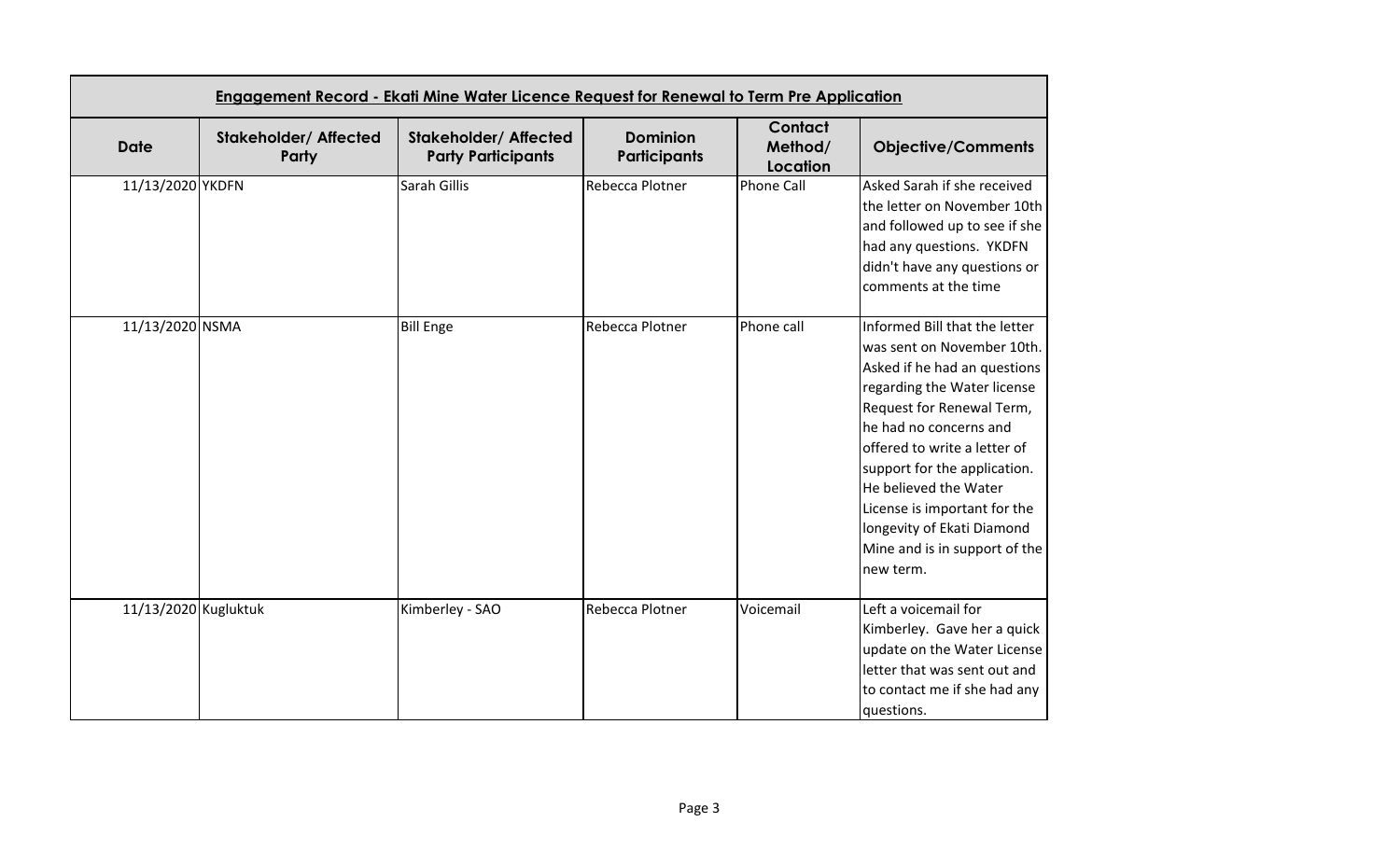| <b>Date</b>       | <b>Stakeholder/ Affected</b><br>Party | <b>Stakeholder/ Affected</b><br><b>Party Participants</b>                                     | <b>Dominion</b><br><b>Participants</b> | Contact<br>Method/<br><b>Location</b> | <b>Objective/Comments</b>                                                                                                                                                                                                                                                                                         |
|-------------------|---------------------------------------|-----------------------------------------------------------------------------------------------|----------------------------------------|---------------------------------------|-------------------------------------------------------------------------------------------------------------------------------------------------------------------------------------------------------------------------------------------------------------------------------------------------------------------|
| 11/13/2020 Tlicho |                                       | Ginger Gibson, Grace<br>Mackenzie                                                             | Claudine Lee, Nick<br>Ballantyne       | Teleconference                        | Call included discussion on<br>the Water Licence<br>Application. Claudine<br>explained the rationale for<br>the length of request and<br>Tlicho suggested setting up a<br>meeting the their<br>Environment team to further<br>discuss chapter 23.4 of the<br>Tlicho Land Claims and Self<br>Government Agreement. |
| 11/13/2020 Tlicho |                                       | Violet Camsell Blondin,<br>Grace MacKenzie, Longinus<br>Ekwe, Ginger Gibson, Brett<br>Wheeler | Nick Ballantyne                        | Email                                 | <b>Emailed to request meeting</b><br>to discuss chapter 23.4 of<br>the Tlicho Land Claims and<br>Self Government<br>Agreement. Meeting was set<br>for 11/23/2020.                                                                                                                                                 |
| 11/13/2020 LKDFN  |                                       | Hanna Catholique, Glen<br>Guthrie, Stephanie Poole                                            | Nick Ballantyne                        | Voicemail                             | Called and left message<br>asking for confirmation that<br>the Pre-Application Letter<br>had been received and that<br>Dominion was available to<br>discuss any questions or<br>concerns that the LKDFN<br>might have.                                                                                            |
| 11/17/2020 LKDFN  |                                       | Hanna Catholique, Glen<br>Guthrie, Stephanie Poole                                            | Nick Ballantyne                        | Voicemail                             | Follow up call, left message.                                                                                                                                                                                                                                                                                     |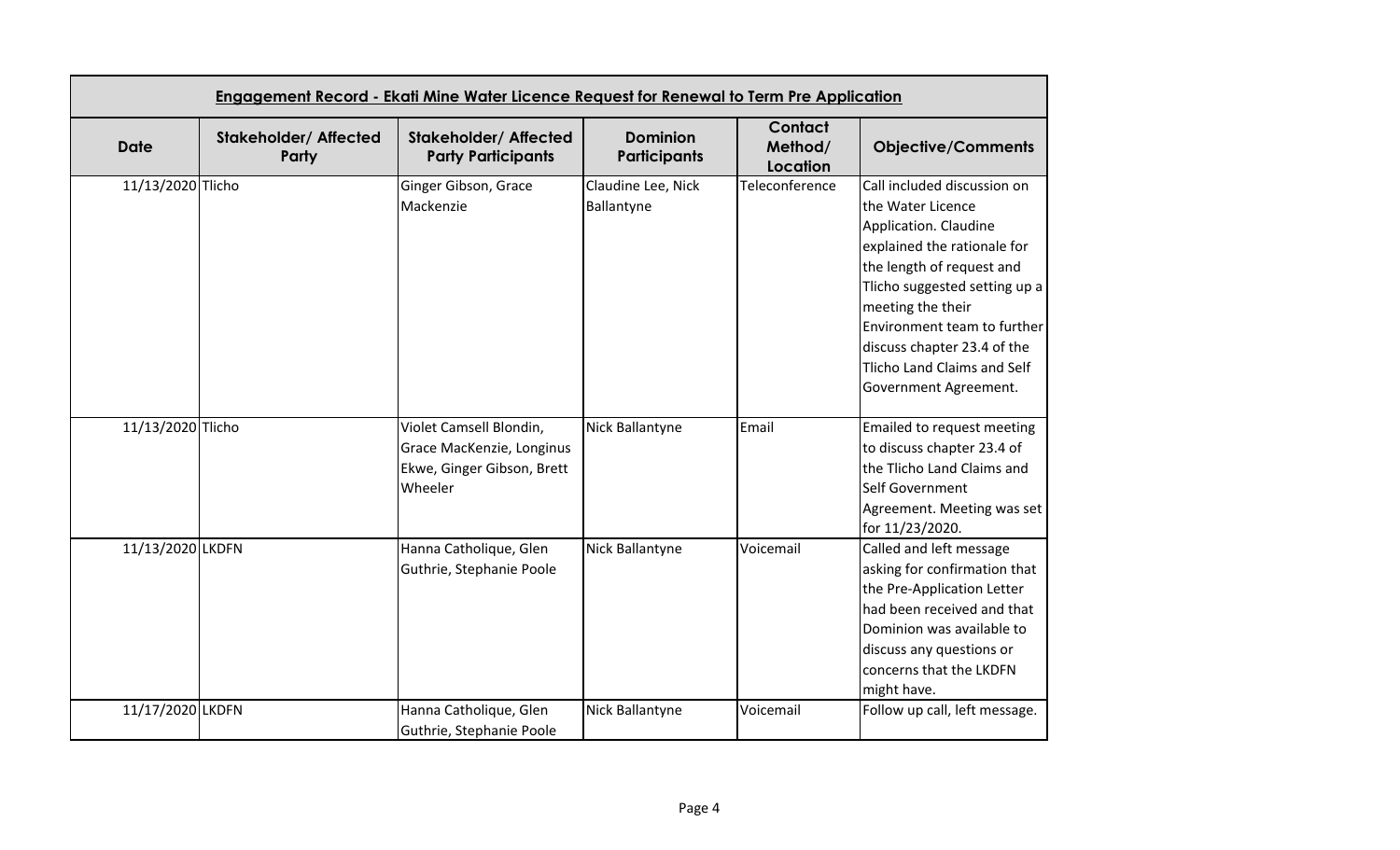|                 | <b>Engagement Record - Ekati Mine Water Licence Request for Renewal to Term Pre Application</b> |                                                           |                                        |                                       |                               |  |
|-----------------|-------------------------------------------------------------------------------------------------|-----------------------------------------------------------|----------------------------------------|---------------------------------------|-------------------------------|--|
| <b>Date</b>     | <b>Stakeholder/ Affected</b><br>Party                                                           | <b>Stakeholder/ Affected</b><br><b>Party Participants</b> | <b>Dominion</b><br><b>Participants</b> | <b>Contact</b><br>Method/<br>Location | <b>Objective/Comments</b>     |  |
| 11/18/2020 IEMA |                                                                                                 | Marc Casas, Shannon                                       | Claudine Lee                           | Video conference                      | Discussed the upcoming        |  |
|                 |                                                                                                 | Moore, Bill Slater, Emery                                 | Lynn Boettger                          | and in person                         | renewal to term request for   |  |
|                 |                                                                                                 | Paquin, Jaida Ohokannoak,                                 | Harry O'Keefe                          | meeting                               | the Ekati Water Licence.      |  |
|                 |                                                                                                 | Jesse Jasper, Kim Poole, Ron                              |                                        |                                       | Comment that this option      |  |
|                 |                                                                                                 | Allen, Tim Byers                                          |                                        |                                       | makes the most sense given    |  |
|                 |                                                                                                 |                                                           |                                        |                                       | the current situation.        |  |
| 11/18/2020 KIA  |                                                                                                 | <b>Geoff Clarke</b>                                       | Rebecca Plotner                        | Voicemail                             | Left a voicemail for Geoff to |  |
|                 |                                                                                                 |                                                           |                                        |                                       | see if he had any questions   |  |
|                 |                                                                                                 |                                                           |                                        |                                       | of concerns with the Water    |  |
|                 |                                                                                                 |                                                           |                                        |                                       | License Renewal letter that   |  |
|                 |                                                                                                 |                                                           |                                        |                                       | lwas sent last week.          |  |
| 11/18/2020 NSMA |                                                                                                 | Adelaide Mufandaedza                                      | Rebecca Plotner                        | Voicemail                             | Left a voicemail for Adelaide |  |
|                 |                                                                                                 |                                                           |                                        |                                       | to see if she had a chance to |  |
|                 |                                                                                                 |                                                           |                                        |                                       | speak with Bill Enge          |  |
|                 |                                                                                                 |                                                           |                                        |                                       | regarding the Water License   |  |
|                 |                                                                                                 |                                                           |                                        |                                       | Renewal letter that was sent  |  |
|                 |                                                                                                 |                                                           |                                        |                                       | last week. Asked if she had   |  |
|                 |                                                                                                 |                                                           |                                        |                                       | any questions to reach out.   |  |
|                 |                                                                                                 |                                                           |                                        |                                       |                               |  |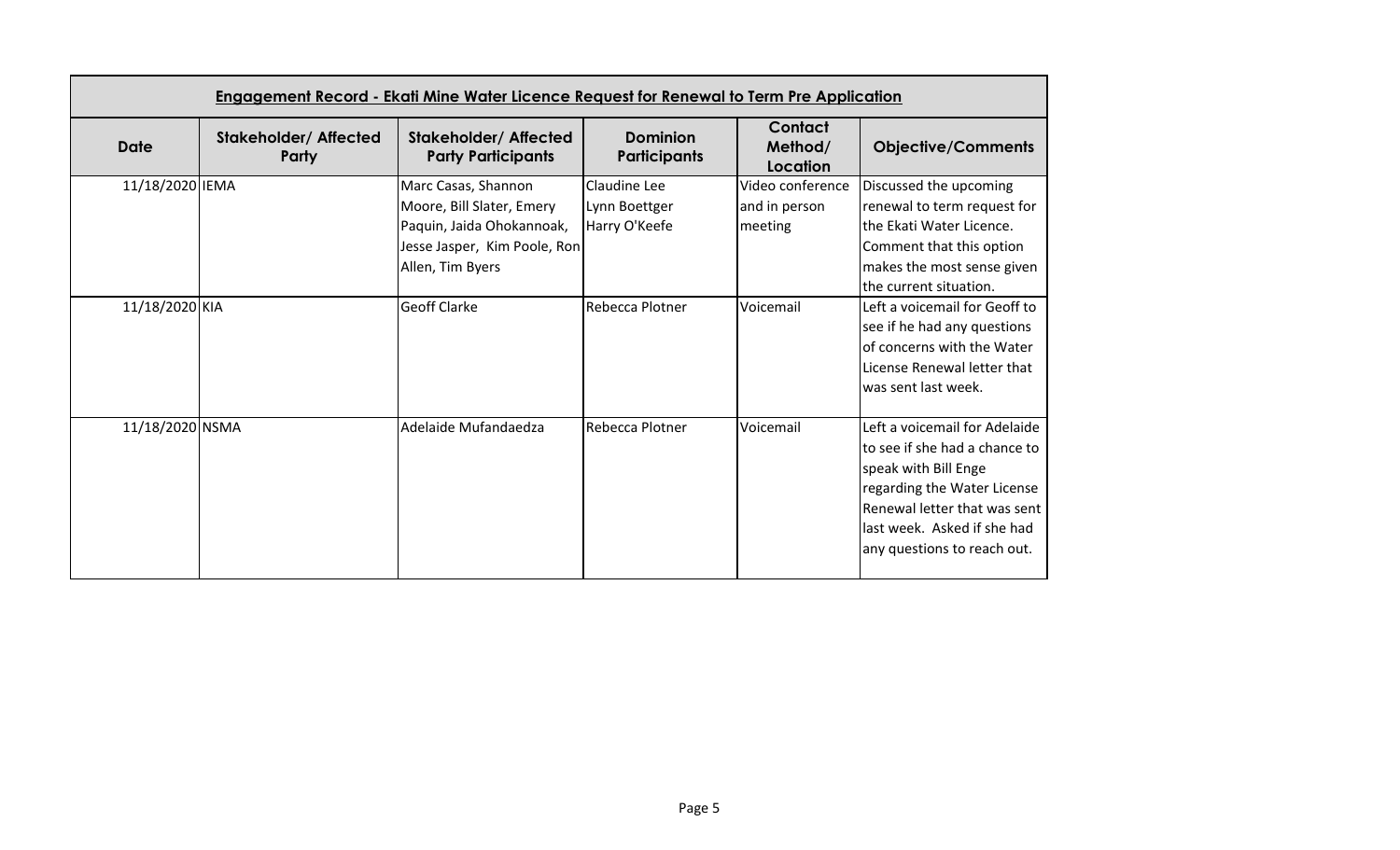|                  | <u> Engagement Record - Ekati Mine Water Licence Request for Renewal to Term Pre Application</u> |                                                                                                                                                                                                                                                                          |                                                |                                              |                                                                                                                                                            |  |
|------------------|--------------------------------------------------------------------------------------------------|--------------------------------------------------------------------------------------------------------------------------------------------------------------------------------------------------------------------------------------------------------------------------|------------------------------------------------|----------------------------------------------|------------------------------------------------------------------------------------------------------------------------------------------------------------|--|
| <b>Date</b>      | <b>Stakeholder/ Affected</b><br>Party                                                            | <b>Stakeholder/ Affected</b><br><b>Party Participants</b>                                                                                                                                                                                                                | <b>Dominion</b><br><b>Participants</b>         | Contact<br>Method/<br>Location               | <b>Objective/Comments</b>                                                                                                                                  |  |
|                  | 11/19/2020 IEMA and Society Members<br>(AGM)                                                     | Marc Casas, Shannon<br>Moore, Bill Slater, Emery<br>Paquin, Jaida Ohokannoak,<br>Jesse Jasper, Kim Poole, Ron<br>Allen, Tim Byers, Glen<br>Guthrie, Tannis Bolt,<br>Adelaide Mufandaedza,<br>Violet Camsell-Blondin, Ryan<br>Miller, Stephanie Barry,<br>Laurie McGregor | Claudine Lee<br>Lynn Boettger<br>Harry O'Keefe | Video conference<br>and in person<br>meeting | Presentation provided on<br>Ekati year in review and<br>discussed upcoming WL<br>request for renewal for 26<br>months. No questions or<br>concerns raised. |  |
| 11/20/2020 DKFN  |                                                                                                  | <b>Richard Simon</b>                                                                                                                                                                                                                                                     | Nick Ballantyne                                | Teleconference                               | Call to discuss upcoming<br>application. DKFN have no<br>objections to the application<br>if there are no changes from<br>the current Water Licence.       |  |
| 11/20/2020 LKDFN |                                                                                                  | Hanna Catholique, Glen<br>Guthrie, Stephanie Poole                                                                                                                                                                                                                       | Nick Ballantyne                                | Voicemail                                    | Follow up call, left message.                                                                                                                              |  |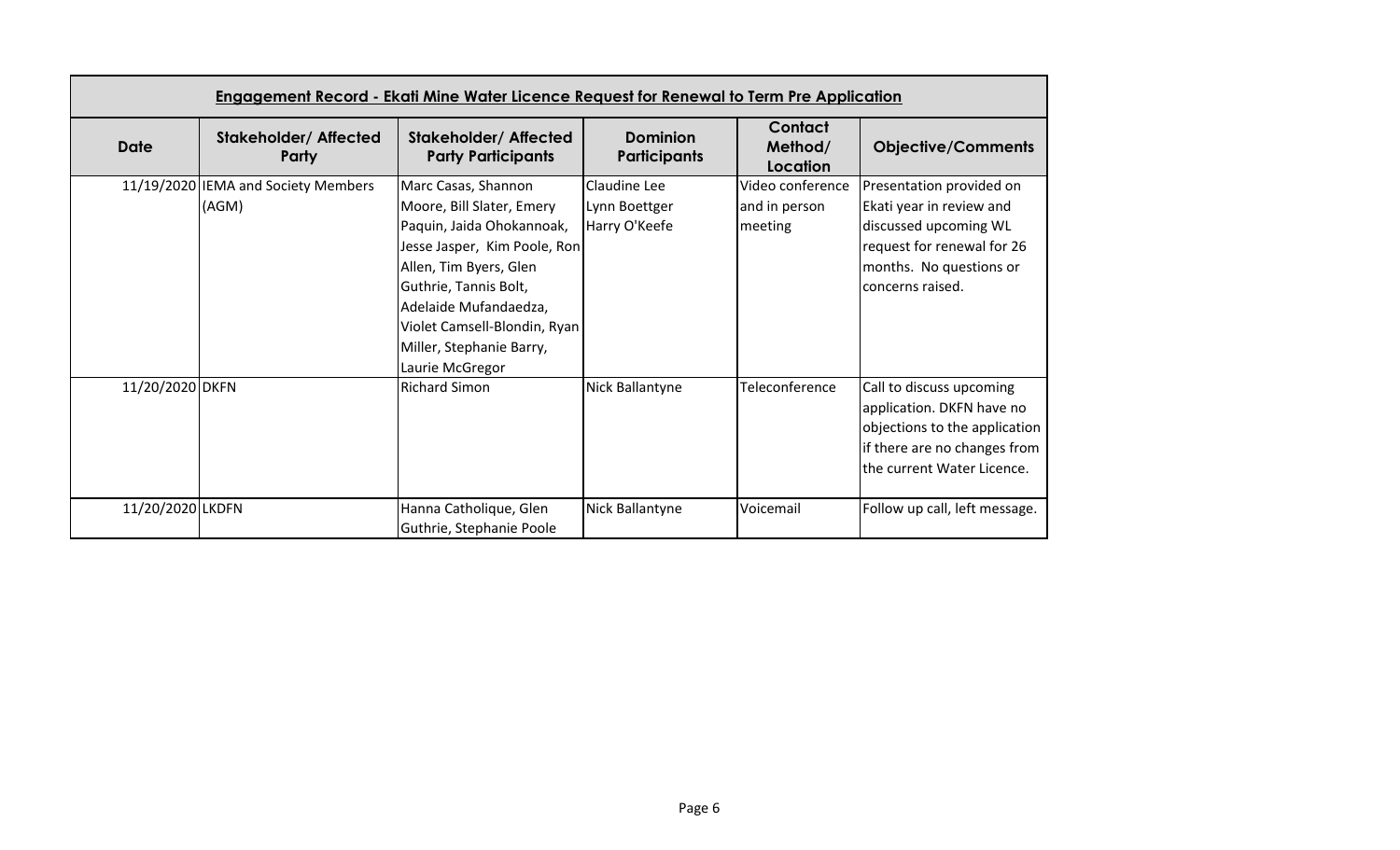|                   | Engagement Record - Ekati Mine Water Licence Request for Renewal to Term Pre Application |                                                           |                                        |                                       |                                                                                                                                                                                                                                                                                                                                                                                                   |  |
|-------------------|------------------------------------------------------------------------------------------|-----------------------------------------------------------|----------------------------------------|---------------------------------------|---------------------------------------------------------------------------------------------------------------------------------------------------------------------------------------------------------------------------------------------------------------------------------------------------------------------------------------------------------------------------------------------------|--|
| <b>Date</b>       | <b>Stakeholder/ Affected</b><br>Party                                                    | <b>Stakeholder/ Affected</b><br><b>Party Participants</b> | <b>Dominion</b><br><b>Participants</b> | <b>Contact</b><br>Method/<br>Location | <b>Objective/Comments</b>                                                                                                                                                                                                                                                                                                                                                                         |  |
| 11/23/2020 Tlicho |                                                                                          | <b>Brett Wheeler</b>                                      | Claudine Lee, Lynn<br>Boetgger         | Teleconference                        | Call to discuss upcoming<br>application and explain<br>rationale for the timing and<br>length of the request. Tlicho<br>raised no objections at this<br>time. Included a discussion<br>on how to proceed with Ch.<br>23.4 of the Tlicho Land<br><b>Claims and Self-Government</b><br>Agreement. It was agreed<br>that additional meetings will<br>be set up once the<br>application is submitted. |  |
| 11/23/2020 LKDFN  |                                                                                          | Hanna Catholique, Glen<br>Guthrie, Stephanie Poole        | Nick Ballantyne                        | Voicemail/Email                       | Follow up call and email, left<br>message. No Response<br>Received.                                                                                                                                                                                                                                                                                                                               |  |
| 11/24/2020 YKDFN  |                                                                                          | Sarah Gillis                                              | Rebecca Plotner                        | Email                                 | <b>Emailed Sarah following up</b><br>to see if YKDFN had any<br>questions or concerns with<br>the letter sent out on<br>November 10th. Did not<br>receive a response.                                                                                                                                                                                                                             |  |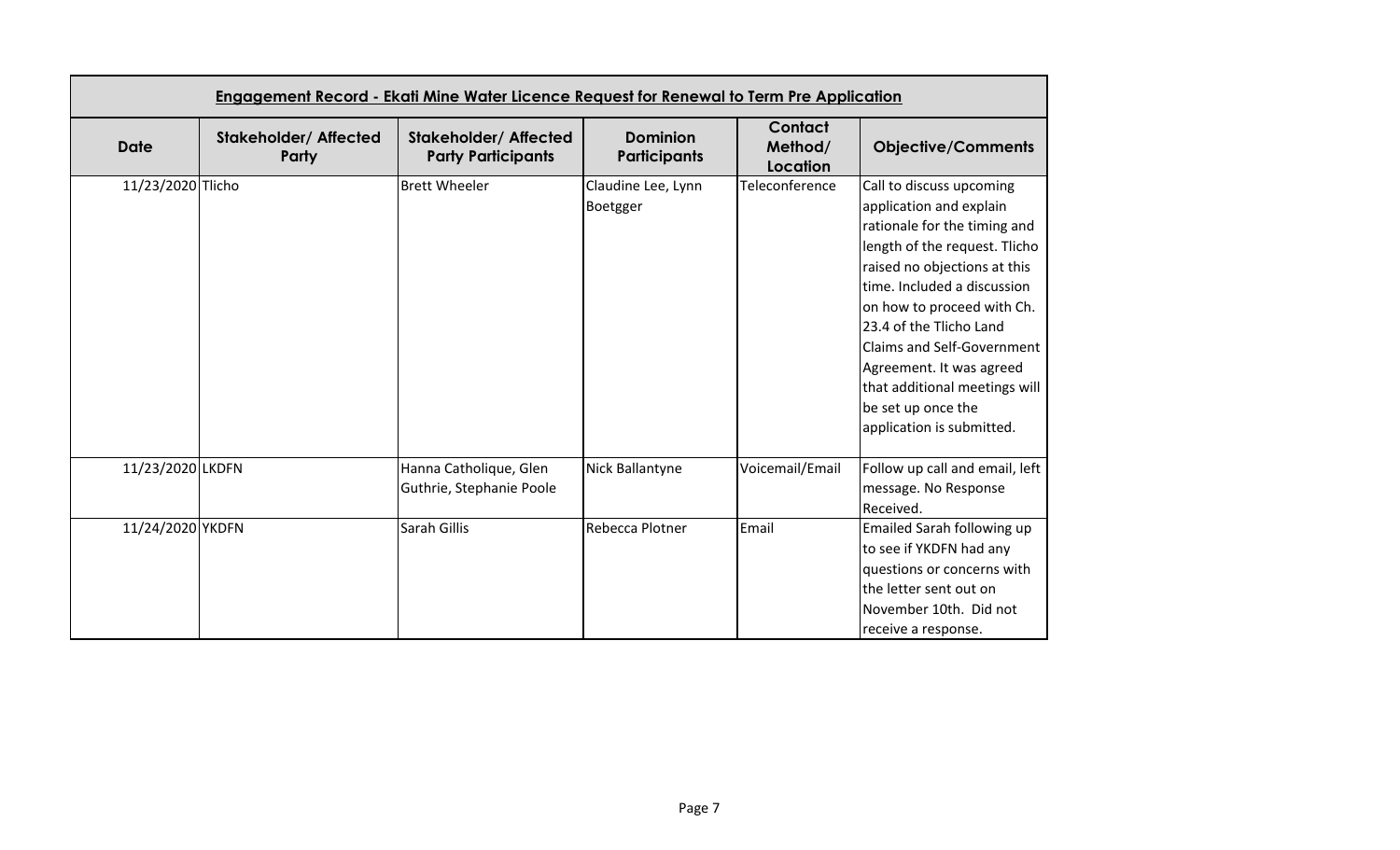|                  | <u> Engagement Record - Ekati Mine Water Licence Request for Renewal to Term Pre Application</u> |                                                          |                                        |                                |                                                                                                                                                                                                  |  |
|------------------|--------------------------------------------------------------------------------------------------|----------------------------------------------------------|----------------------------------------|--------------------------------|--------------------------------------------------------------------------------------------------------------------------------------------------------------------------------------------------|--|
| <b>Date</b>      | <b>Stakeholder/ Affected</b><br>Party                                                            | <b>Stakeholder/Affected</b><br><b>Party Participants</b> | <b>Dominion</b><br><b>Participants</b> | Contact<br>Method/<br>Location | <b>Objective/Comments</b>                                                                                                                                                                        |  |
| 11/24/2020 FRMG  |                                                                                                  | Shawn McKay                                              | Nick Ballantyne                        | Phone Call/Email               | Call to discuss upcoming<br>application. FRMG have no<br>objections to the application.<br><b>Received email confirming</b><br>support for the application<br>on behalf of FRMG.                 |  |
| 11/25/2020 LKDFN |                                                                                                  | Stephanie Poole                                          | Nick Ballantyne                        | Email                          | <b>Emailed requesting</b><br>confirmation that the pre-<br>application letter had been<br>received and asked if the<br>LKDFN had any questions or<br>concerns about the<br>upcoming application. |  |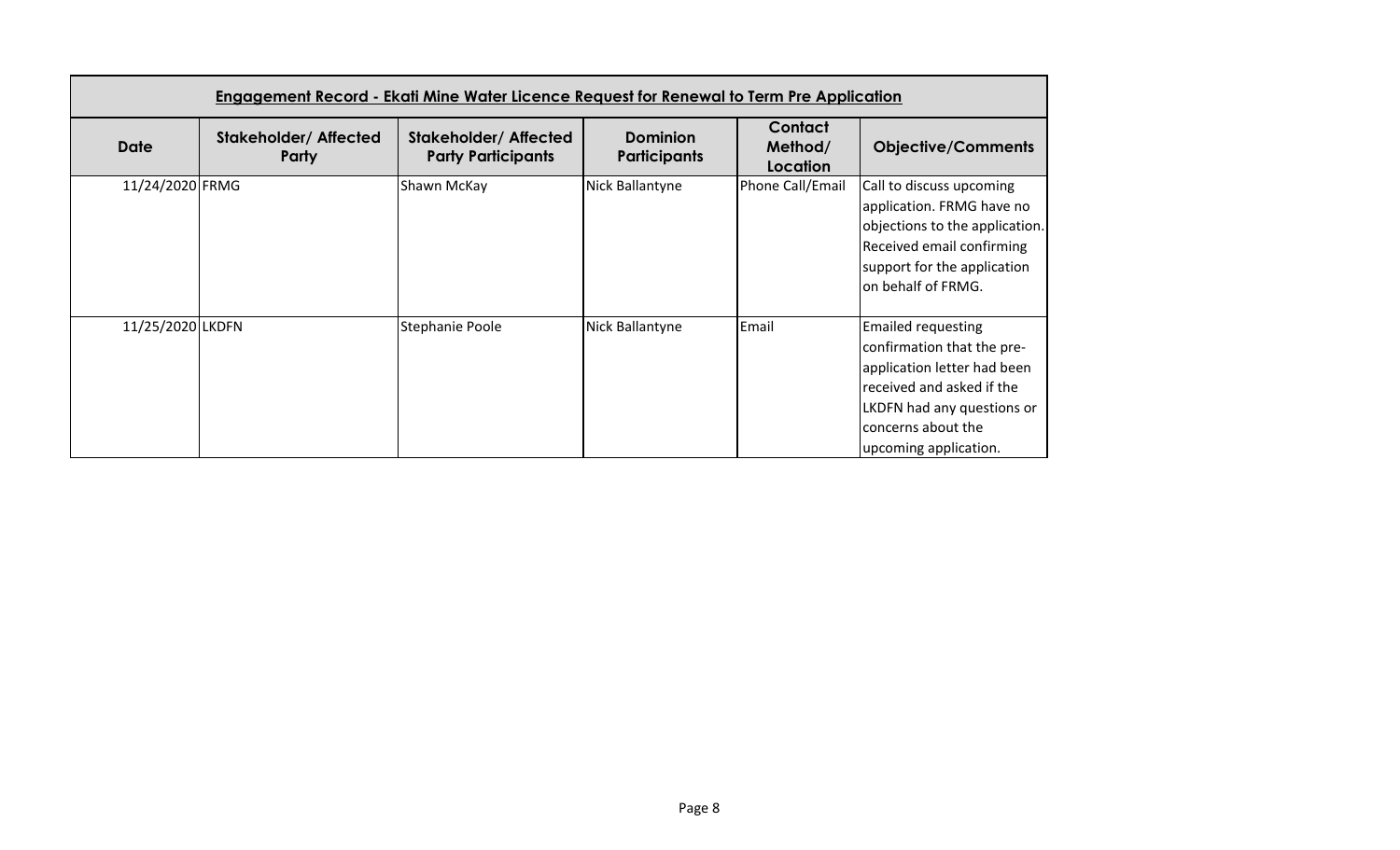

**Dominion Diamond Mines ULC**<br>900-606 4 Street SW (403) 910-1933 900-606 4 Street SW (403) 910-1933<br>Calgary, Alberta T2P 1T1 (403) 910-1934 fax Calgary, Alberta T2P 1T1 www.ddmines.com

November 10, 2020

## **Re: W2012L2-0001 – Ekati Diamond Mine Water Licence – Request for Renewal to Term of 26 Months**

The Ekati Diamond Mine Water Licence W2012L2-0001 (Ekati WL) will expire on August 18, 2021. A renewal to term for the Ekati WL will be requested in an application to be submitted to the Wek'èezhìi Land and Water Board (WLWB) in the upcoming weeks. An additional 26 months will be requested, and if approved, will change the expiration date of the Ekati WL to October 18, 2023. No other changes to the Ekati WL will be applied for at this time.

The Ekati Diamond Mine has been in care and maintenance since March 20, 2020 due to the COVID 19 pandemic<sup>1</sup>. Efforts to get the mine up and running again are ongoing. Additional time by way of a longer term for the Ekati WL is necessary to get the Ekati Diamond Mine back into production, resume the Life of Mine Plan, and to secure the future of Ekati.

The additonal time also purposefully moves the WL expiration date to a time of the year (October) that does not permit the allowable water usage under the Ekati WL to "refresh" in the middle of the water cycle or pumping season at Ekati. <sup>[2](#page-9-1)</sup> An expiry date in October will provide a stronger and more environmentally protective WL as there will not be the the allowance for water usage amounts to begin again mid-season as there is currently. Additionally, an October expiration date will avoid having a renewed Ekati WL come into effect mid-season which could make operations and reporting more difficult for all involved.

Please forward any comments or questions on this upcoming application to the undersigned at [claudine.lee@ddcorp.ca](mailto:claudine.lee@ddcorp.ca) , phone (867) 446-3719 or Nicholas Ballantyne, email [Nicholas.Ballantyne@ddcorp.ca](mailto:Nicholas.Ballantyne@ddcorp.ca) prior to **November 24, 2020**.

Sincerely,

Claudine La

Claudine Lee Head of Health, Safety, Environment, Communities (HSEC) and Training

cc. Jamie Steele, North Slave Regional Office – GNWT – Department of Lands

<span id="page-9-0"></span> <sup>1</sup> Additionally, on April 22, 2020 Dominion filed for insolvency protection under the *Companies' Creditors Arrangement Act* (CCAA).

<span id="page-9-1"></span><sup>&</sup>lt;sup>2</sup> Recent direction received from the Government of the Northwest Territories – Environment and Natural Resources (GNWT-ENR) indicate "…that ENR's interpretation is that an annual cycle under a Water Licence related to water use is based on the initiation date of the Water Licence (not the calendar year)." For the Ekati WL this means that the annual water cycle or annual water usage amount would end in July and begin again in August. Thus, in theory, the annual quantity of fresh water withdrawn for any purpose could be allowed to occur twice in one season. Dominion understands this to be an administrative oddity that goes against the way water models are set up and the assumptions that were made during the orginal Environmental Assessment for the Ekati Diamond Mine regarding water usage. Also see comment ID 1 at [W2012L2-0001-Ekati-Two Rock Lake Drawdown Plan Version 1.0-Review Summary and Attachments-Sep 9\\_16.pdf](http://registry.mvlwb.ca/Documents/W2012L2-0001/W2012L2-0001%20-%20Ekati%20-%20Two%20Rock%20Lake%20Drawdown%20Plan%20Version%201.0%20-%20Review%20Summary%20and%20Attachments%20-%20Sep%209_16.pdf)